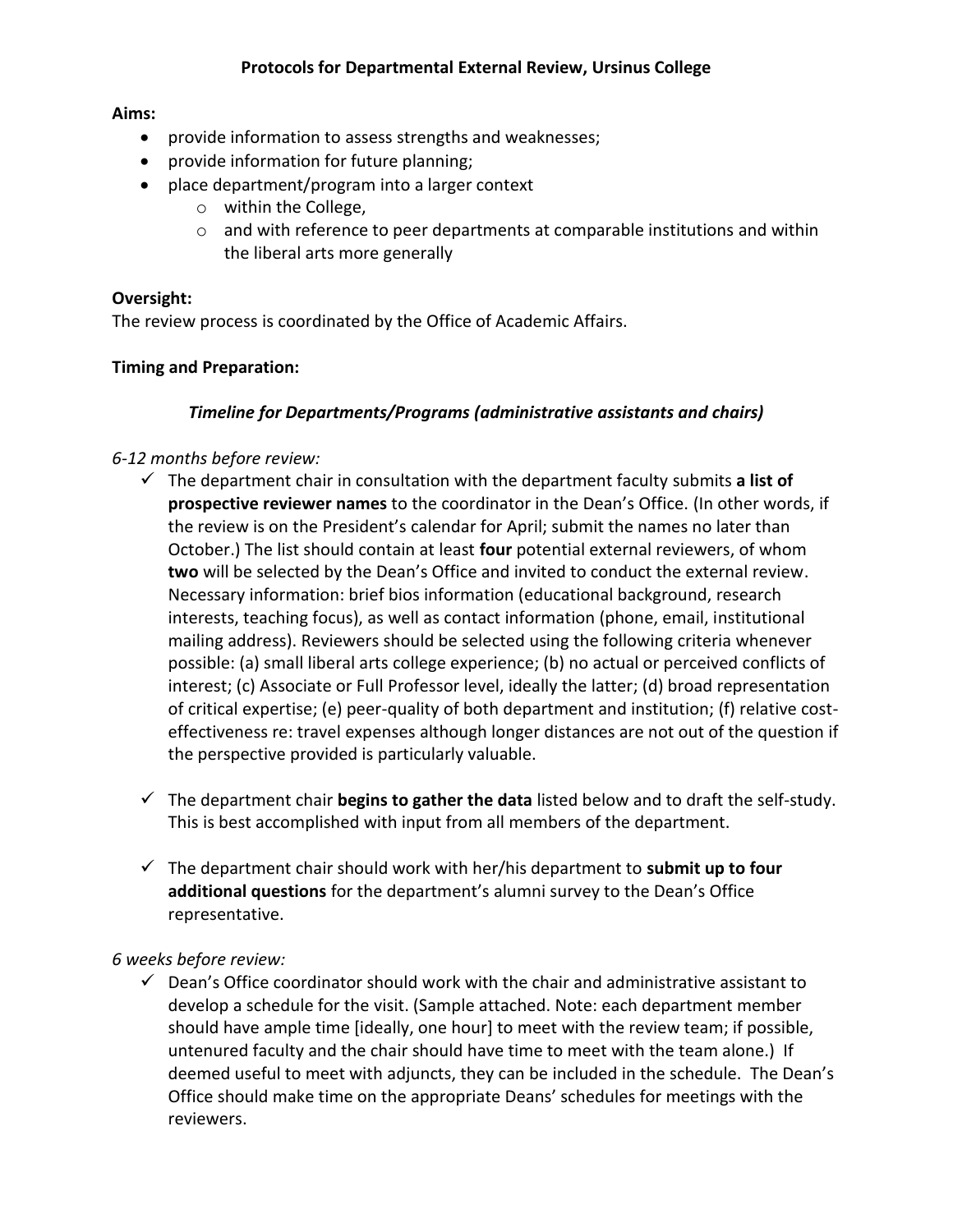- $\checkmark$  Final draft of self-study should be almost done. Ideally, the reviewers should have a **four-to-six-week window** to review it and all supporting documents.
- *2-4 weeks before review:*
	- $\checkmark$  Reviewers' visit schedule should be finalized. (Administrative assistant should check on dietary restrictions for team and department when ordering meals.) Set up lunch with faculty from other departments; consult with department chair to see who should be invited. If more substantial meetings with faculty outside the department are necessary, they should be organized now too. Recruit students for the dinner and to provide the team with a campus tour. Double-check the President's calendar to confirm his/her appointment with the team. Confirm with Dean meetings with the team; make sure it's on their Outlook calendars.
	- $\checkmark$  Self-study, all supporting documents (discussed further below), and final schedule for visit, should be sent out to team as pdf documents if they have not already been distributed. . (Note: some departments have distributed small external flash drives for the reviewers.)
	- $\checkmark$  Self-study, all supporting documents (discussed further below), and final schedule for visit, should be sent out to team as pdf documents if they have not already been distributed. . (Note: some departments have distributed small external flash drives for the reviewers.)
	- $\checkmark$  Administrative assistant should send out reminders to team (with chair and Dean's Office rep copied in), including directions from hotel. If not all team members have cars, clarify who is driving whom from campus to hotel. Finalize travel from airport if needed. Remind team to save all transportation receipts, etc. for reimbursement. NOTE: Administrative assistant should be the keeper of the most updated schedule, sending a copy to the Dean's Office coordinator for reference.

### *After the review is received from the visiting team:*

 $\checkmark$  The department under review will have an opportunity to write a 1-page response from the department to be submitted to the Dean's Office. The department will then have a meeting with the Dean of the College to discuss the review. Both the external review and the department's response will be shared with CPPC for use in guiding future planning as relevant.

### *Dean's Office Timeline*

# *6 months before review:*

 $\checkmark$  Approximately six months before review is scheduled, Dean's Office coordinator gets appointments with the review team on the President's calendar. Dean's Office coordinator should check with department chair to establish some ballpark dates, taking into account major conferences in the field, dates on which department members may be unavailable, etc.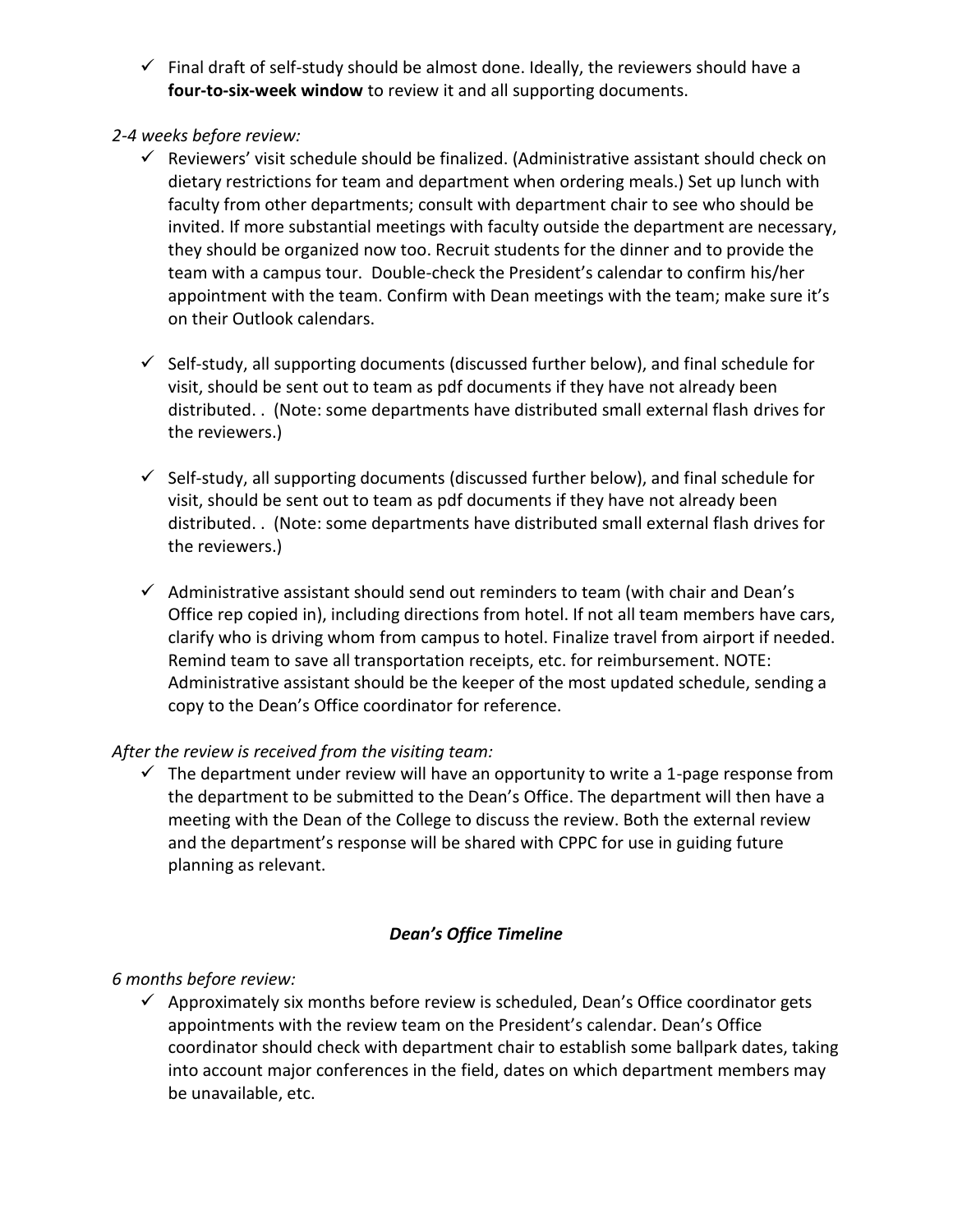$\checkmark$  The Dean's Office coordinator, Institutional Research Office, and Dean's Office administrative assistant work send out alumni surveys, to include four standard questions, plus up to four additional questions provided by the department.

## *2-3 months before review:*

- $\checkmark$  Dean's Office coordinator to check with departmental administrative assistant, who should make hotel reservations for the external reviewers (Courtyard by Marriott or Staybridge are closest hotels).
- $\checkmark$  Dean's Office coordinator should check in with department chair on her/his progress on the draft. Ideally, a very rough draft should be done by now.
- $\checkmark$  Dean's Office administrative assistant should close alumni survey and provide department chair the results of the survey.

## *6 weeks before review:*

- $\checkmark$  Dean's Office coordinator should work with the chair and administrative assistant to develop a schedule for the visit. (Sample attached. Note: each department member should have ample time [ideally, one hour] to meet with the review team; if possible, untenured faculty and the chair should have time to meet with the team alone.) If deemed useful to meet with adjuncts, they can be included in the schedule. The Dean's Office should make time on the appropriate Deans' schedules for meetings with the reviewers.
- Final draft of self-study should be almost done. Ideally, the reviewers should have a **4-6 week window** to review it and all supporting documents.

# *2-4 weeks before review:*

- $\checkmark$  Check with department administrative assistant: Reviewers' visit schedule should be finalized. (Administrative assistant should check on dietary restrictions for team and department when ordering meals.) Set up lunch with faculty from other departments; consult with department chair to see who should be invited. If more substantial meetings with faculty outside the department are necessary, they should be organized now too. Recruit students for the dinner and to provide the team with a campus tour. Double-check the President's calendar to confirm his/her appointment with the team. Confirm with Dean meetings with the team; make sure it's on their Outlook calendars.
- $\checkmark$  Check with department administrative assistant: Self-study, all supporting documents (discussed further below), and final schedule for visit, should be sent out to team as pdf documents if they have not already been distributed. . (Note: some departments have distributed small external flash drives for the reviewers.)
- $\checkmark$  Check with administrative assistant: Administrative assistant should send out reminders to team (with chair and Dean's Office rep copied in), including directions from hotel. If not all team members have cars, clarify who is driving whom from campus to hotel. Finalize travel from airport if needed. Remind team to save all transportation receipts, etc. for reimbursement. NOTE: Administrative assistant should be the keeper of the most updated schedule, sending a copy to the Dean's Office coordinator for reference.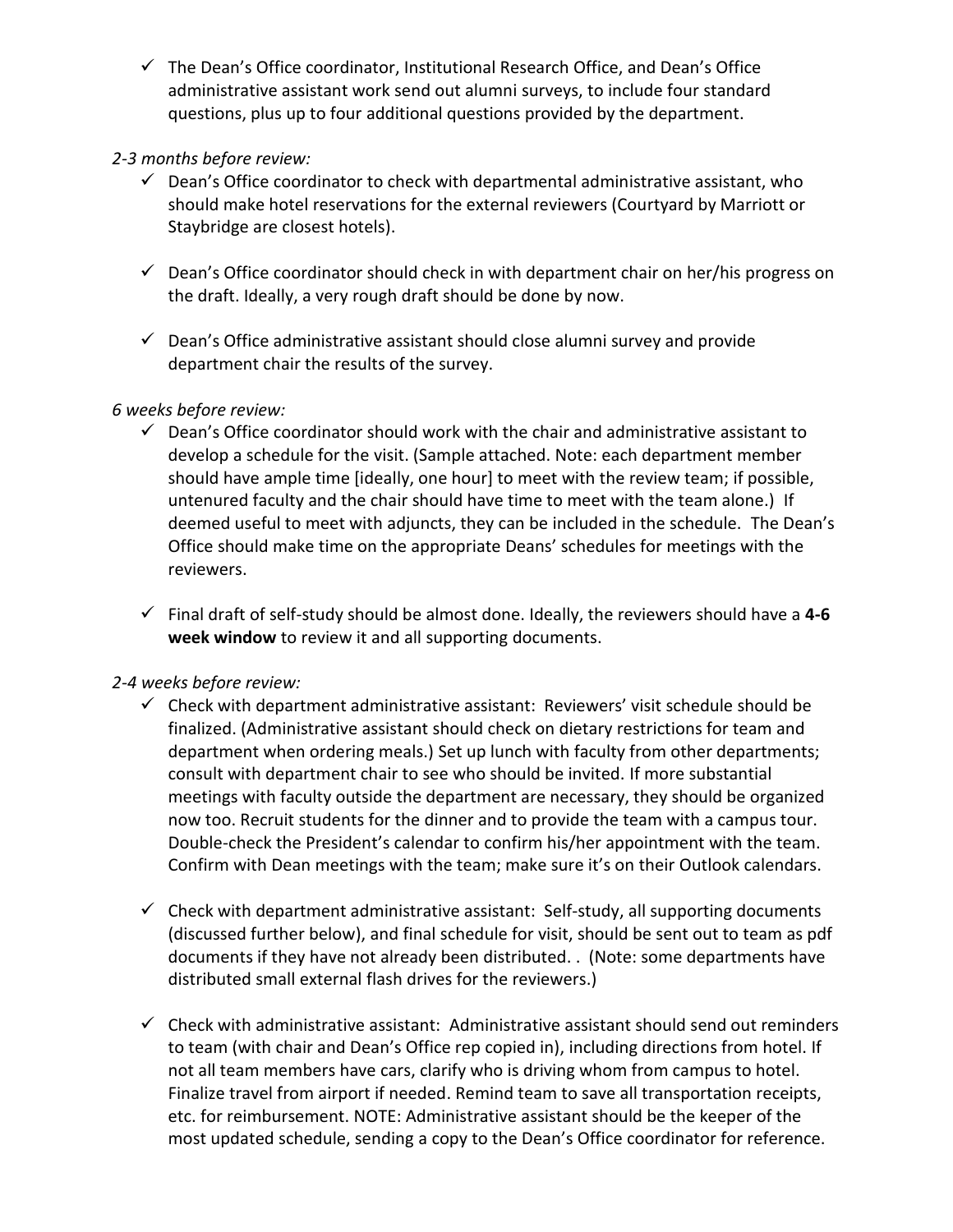### *1 week before review:*

 $\checkmark$  Make sure the President has copies of the self-study, supporting documents, and brief biographical information for the external reviewers

### *When team leaves:*

 $\checkmark$  The Dean's Office administrative assistant, should collect the reviewers' receipts and SS numbers for immediate reimbursement of travel expenses. Reviewers' stipend will be processed when report is received. This is currently done by Nicole Smith.

### *After the review is received from the visiting team:*

 $\checkmark$  The department under review will have an opportunity to write a 1-page response from the department to be submitted to the Dean's Office. The department will then have a meeting with the Dean of the College to discuss the review. Both the external review and the department's response will be shared with CPPC for use in guiding future planning as relevant.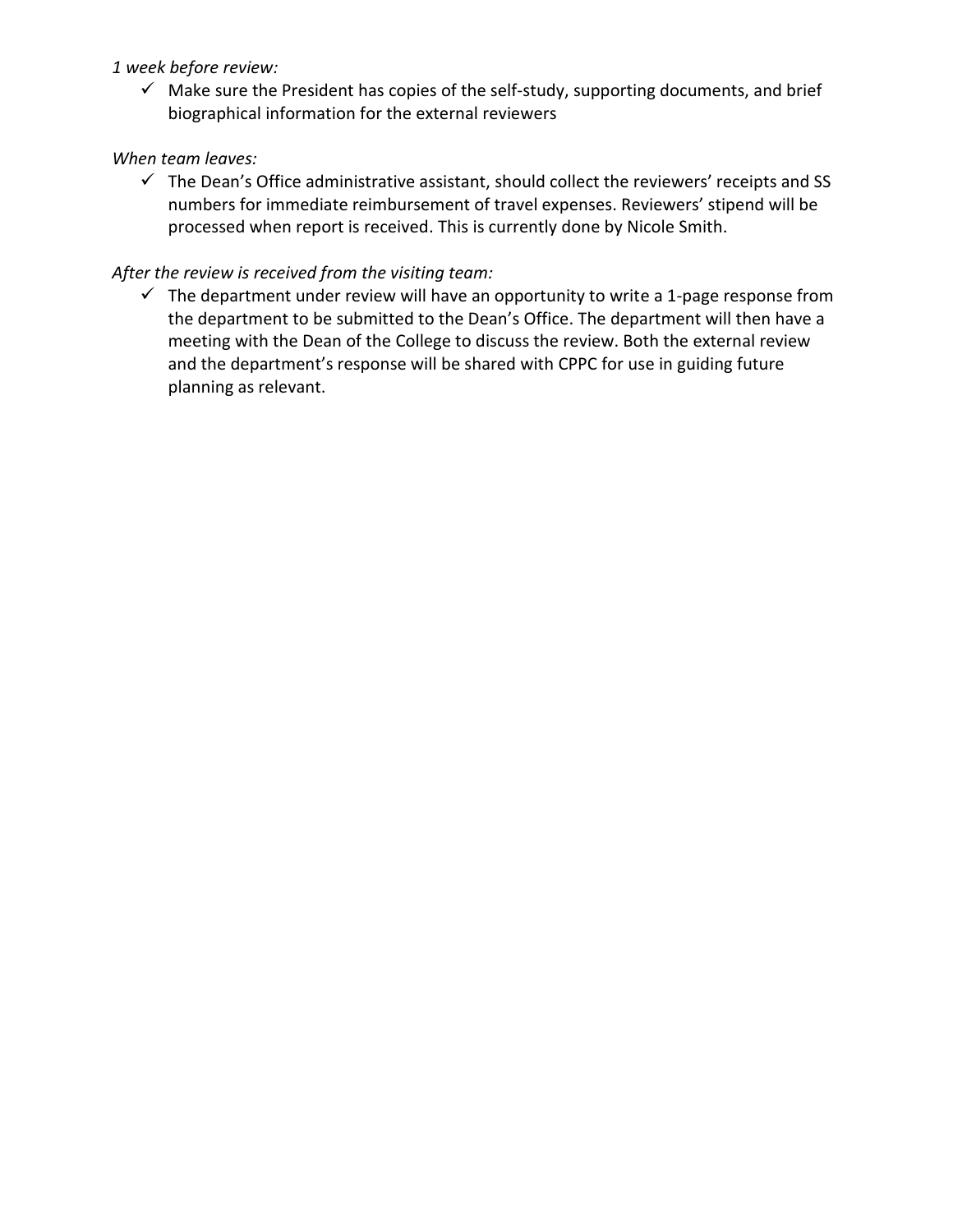### **Preparing the Self-Study (Academic Departments)**

**Instructions for department chairs**: Write a reflective self-evaluation of the aims, activities, and accomplishments of your department. While you should focus on the specific activities of your department's faculty and students, please also keep in mind connections between your department and the core curriculum and its learning goals

[\(https://www.ursinus.edu/academics/catalog/the-core/](https://www.ursinus.edu/academics/catalog/the-core/) and

[https://www.ursinus.edu/offices/academic-affairs/assessment/core-curriculum-assessment/\)](https://www.ursinus.edu/offices/academic-affairs/assessment/core-curriculum-assessment/) as well as the college's Strategic Plan (Ursinus 150: [https://www.ursinus.edu/150/\)](https://www.ursinus.edu/150/).

### **Suggestions and overview of aims of the self-study:**

The self-study should be occasion for reflection on where the department is currently, where it is going, and where you hope to see it go in the next few years. Successful self-studies are neither overly laudatory nor overly critical; they call attention to and celebrate strengths, acknowledge challenges and limitations, and solicit feedback and guidance. Overall, this is an opportunity for reflection, about things that are going well and about areas to target for improvement.

The document has a distinct audience: faculty at peer institutions probably much like Ursinus, who face similar challenges in similar departments. However, the self-study will also be read by Dean's Office members. Anticipating problems the reviewers might bring up and looking at the department from an external perspective could certainly help your review, as the external team is more likely to be your ally if you offer a frank presentation of strengths and liabilities in advance.

Authors of the self-study should address the following topics and questions, noted below in the *suggested* Table of Contents. This outline suggests the sections the document should contain at a minimum, but self-studies will vary by department. You are encouraged to make decisions to shape your self-study in ways that are meaningful to the particularities of your department and your field of study.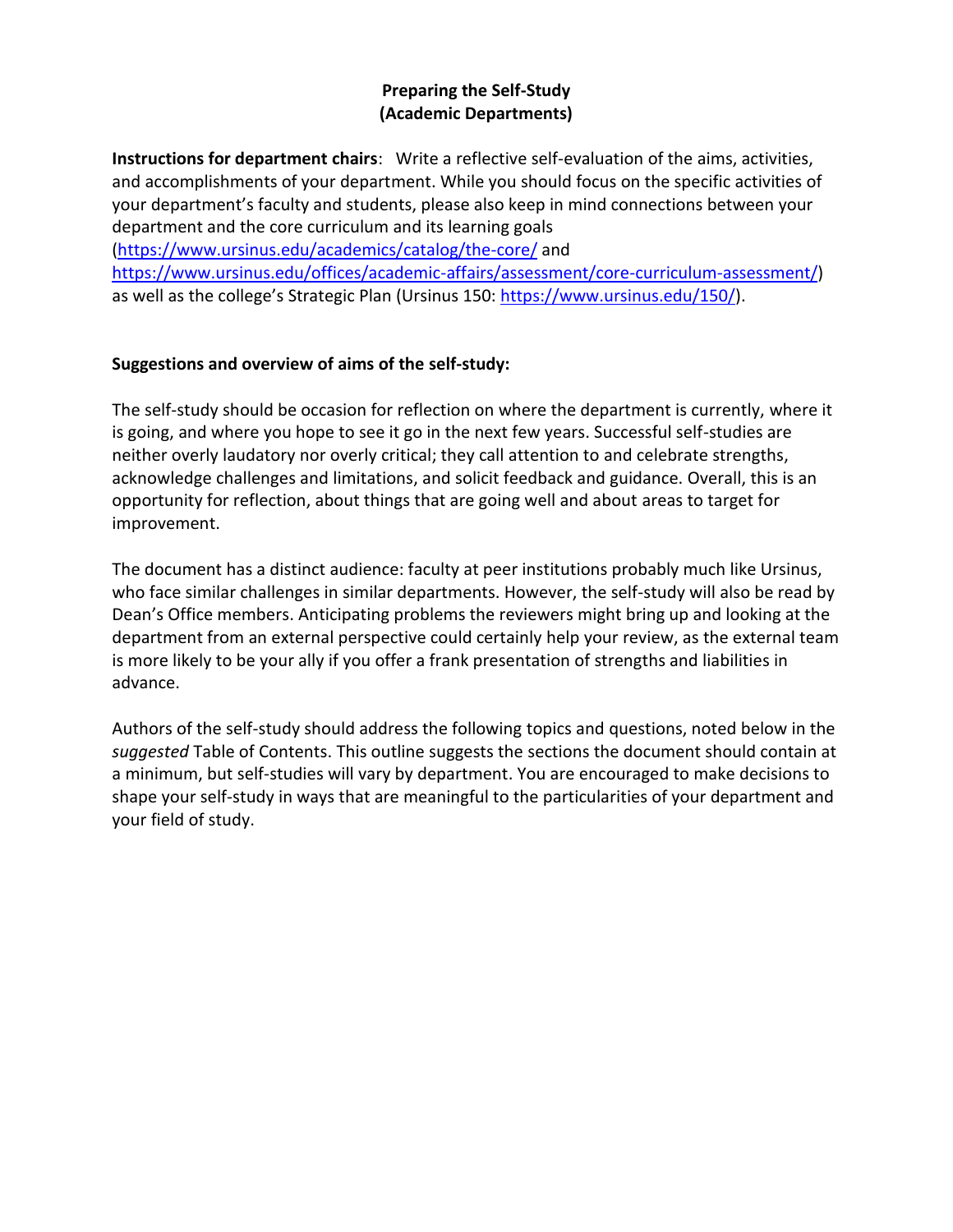### Ursinus College Department of xxx Departmental Self-Study 2018

### Table of Contents

- I. Overview of the Department of xxx
	- Teaching and Enrollment: majors, minors, current enrollments, enrollment trends for past 5-10 years, use of adjuncts for core and non-core classes within the department enrollment trends over past 5-10 years
	- Faculty, with breakdown by position and specialty
	- Staff
	- Departmental governance and structure
	- Advising -- average # per faculty member, including majors and first-year students
- II. The Curriculum and Learning Goals: In the discussion of the curriculum, please describe the current shape of your program/curriculum and place it in the context of the current state of the discipline/field of study. Pay special attention to any changes made since your last evaluation, and what you now consider most essential to the program. You may include comments on faculty development or staffing needs in the face of changes proposed by developments in the field of study. Be sure to address each of the following:
	- Overview of curriculum and structure
	- Department's larger academic vision and mission, including discussion of learning goals and assessment of learning goals (describe the department's practices in assessing the progress of students toward achieving these goals and making adjustments accordingly)
	- The Major
	- The Minor
	- Other programs in your department and/or connections with other departments and programs
	- Relationship between your department and the Opens Questions core curriculum, contributions to the core including CIE: Does your department offer courses in the Open Questions core curriculum or staff CIE sections? What connections do you see between the College's core aims and offerings and your department?
	- Contextualize your department relative to peer institutions: Using your peer institutions list, how do the department's offerings compare with those of its peer institutions? What elements make it distinctive or innovative in its field? Do areas of weakness exist, or are there areas that need further development to bring you up to current standards to compete with peer institutions?
	- What are the strengths of the pedagogical approaches enacted in your department's classes? Are there any new pedagogical approaches you are interested in pursuing or adopting in your department?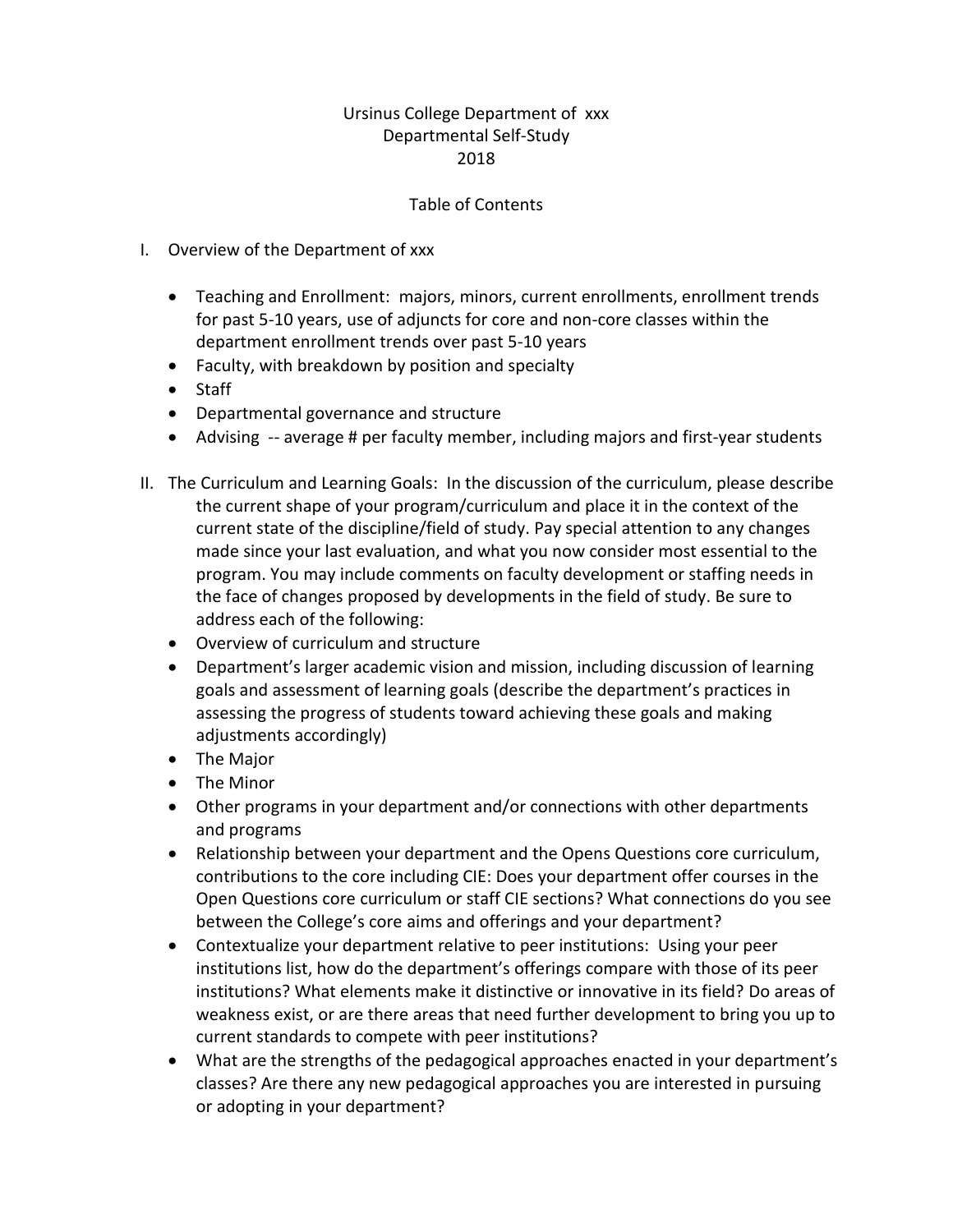- What are the ways in which your curriculum and pedagogy attempts to include all students from across a range of backgrounds? Is anything needed to enhance these efforts?
- III. Student Achievement and Outcomes
	- Student research, conferences, internships etc.
	- Post-graduation activities, including feedback from alumni survey
	- Findings from your department's annual assessment of its learning goals
- IV. Department activities and outreach
	- Service by faculty member: faculty involvement in initiatives across campus and/or in professional activities and organizations off-campus
	- Faculty scholarship and other professional development
	- Community building and support of diversity and inclusion in your department
	- In what initiatives are the department's faculty involved in on campus?
	- How does the department contribute to the College's Strategic Plan?
- V. Future plans
	- What strategic opportunities and challenges face your department? How do you plan to address them?

**Documents you will need** (note: wherever possible, we have indicated below campus offices poised to provide you with this documentation so as to minimize work for department chairs):

- The most recent curriculum vitae for each current faculty member, going back five years (contact Nicole Smith in the Dean's Office for copies)
- Course enrollment data for the past 5 years (contact Annemarie Bartlett for this information)
- Syllabi for each course taught during the past 5 years submitted with selfstudy for review team (department administrative assistant can retrieve these from Sharepoint)
- Independent Learning Experiences/XLP in past 5 years: internships, independent study, and honors, study abroad (contact Office of Institutional Research for this information—Annemarie Bartlett)
- Graduating Majors, past five years, numbers and current professional/educational status (contact Office of Institutional Research for this information-- Annemarie Bartlett)
- Department Learning Outcomes Assessment Reports; five years would be ideal depending on availability. (Should be on a website from OAC and can be located by Dean's Office administrative assistant)
- Career Office Data on post-graduation employment and education, past five years (contact Bev Gaydos in CPD for this information)